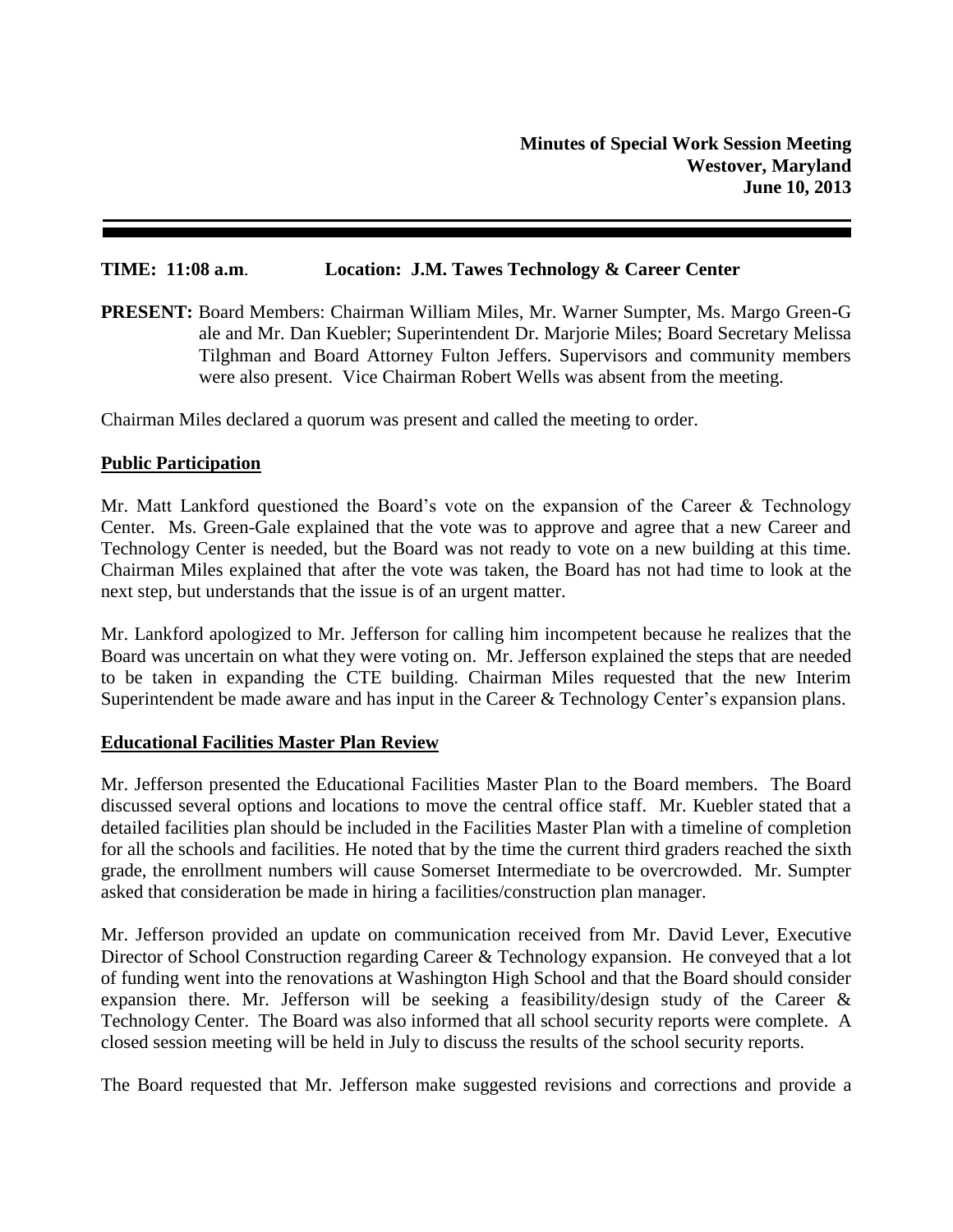detailed redraft of the Facilities Master Plan. Mr. Kuebler and Mr. Sumpter asked that Mr. Jefferson to contact the commissioners to get approval to allow the inmates to repair the school bleachers when school is not in session.

Mr. & Mrs. Matt and Jeania Lankford requested that the Board seek assistance from Dorchester and Worcester counties in preparing for the expansion/renovation of the Career & Technology Center programs. Ms. Lankford stated that the #1 request by the community is to add cosmetology to the Career & Technology Center curriculum.

The work session was adjourned at 12:35 p.m.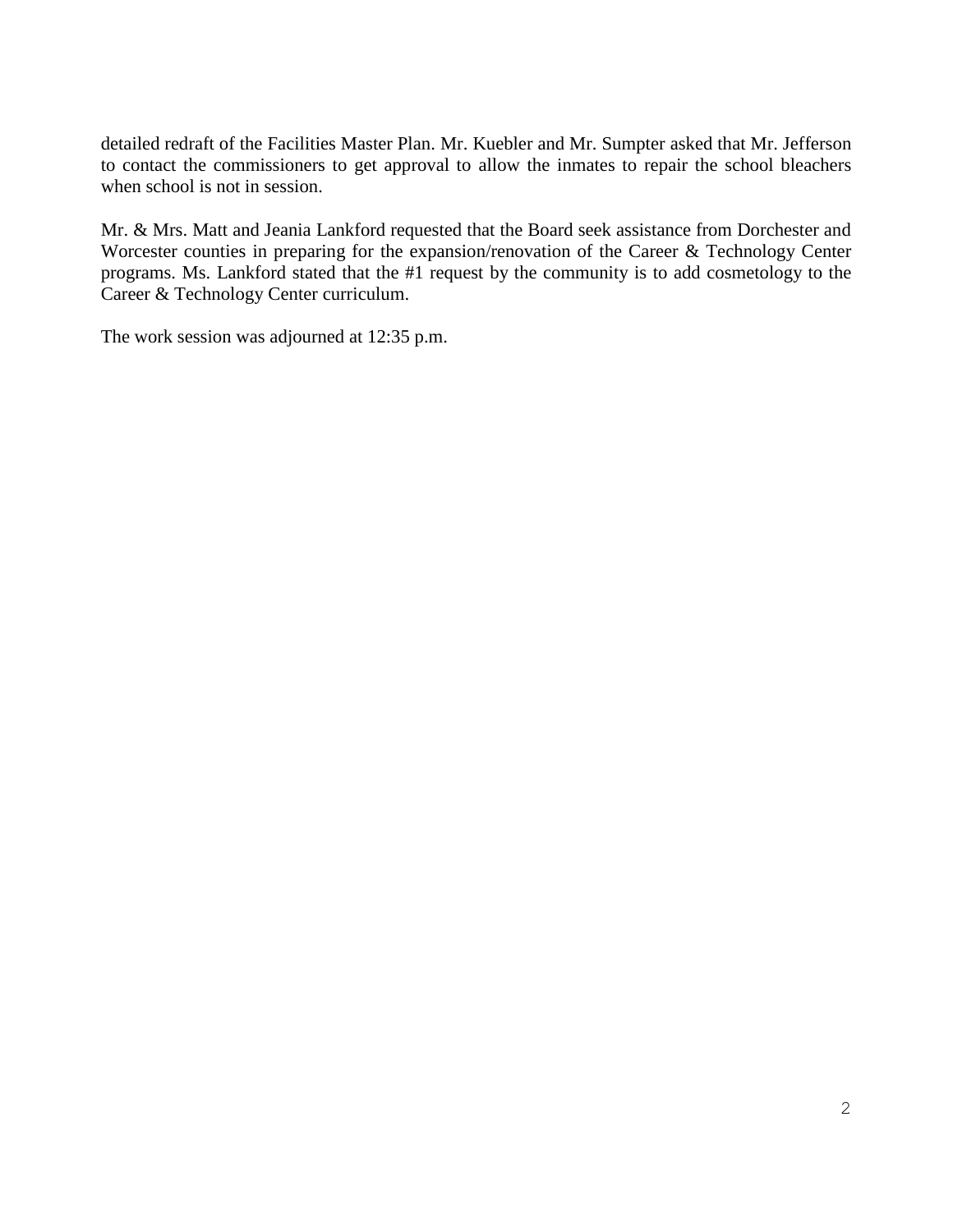### **TIME: 10:00 a.m**. **Location: J.M. Tawes Technology & Career Center**

**PRESENT:** Board Members: Chairman William Miles, Mr. Warner Sumpter, Ms. Margo Green-Gale and Mr. Dan Kuebler; Superintendent Dr. Marjorie Miles; and Board Secretary Melissa Tilghman. Supervisors and community members were also present. Vice Chairman Robert Wells was absent from the meeting.

Chairman Miles declared a quorum was present and called the meeting to order.

#### **Pledge of Allegiance**

#### **Adoption of Agenda**

Motion – Mr. Sumpter, seconded by Ms. Green-Gale and passed to approve the adoption of the amended agenda; Motion carried unanimously.

#### **CLOSED MEETING**

10:08 a.m. – Pursuant to Section 10-508 of the **Annotated Code of Maryland** Motion: Ms. Green-Gale, seconded by Mr. Sumpter and passed to convene in closed session; motioned carried 3:0.

**DISCUSSED PERSONNEL MATTERS – SECTION 10-508 (a)(1)** Received and discussed personnel matters – New Hires, Retires, & Resignations

#### **PERFORMED ADMINISTRATIVE FUNCTIONS – SECTION 10-503**

Reviewed information concerning professional development on Educator Effectiveness Training Scheduled meetings for the month of July: July 2, 2013, July 11, 2013, and July 16, 2013

**PRESENT:** Board Members: Chairman William Miles, Mr. Warner Sumpter, Ms. Margo Green-Gale and Mr. Dan Kuebler; Superintendent Dr. Marjorie Miles; and Board Secretary Melissa Tilghman; Ms. Beth Whitelock was present for a portion of the meeting.

### **Reconvened in Open Work Session at 11:08 a.m**

#### **Public Comments**

None